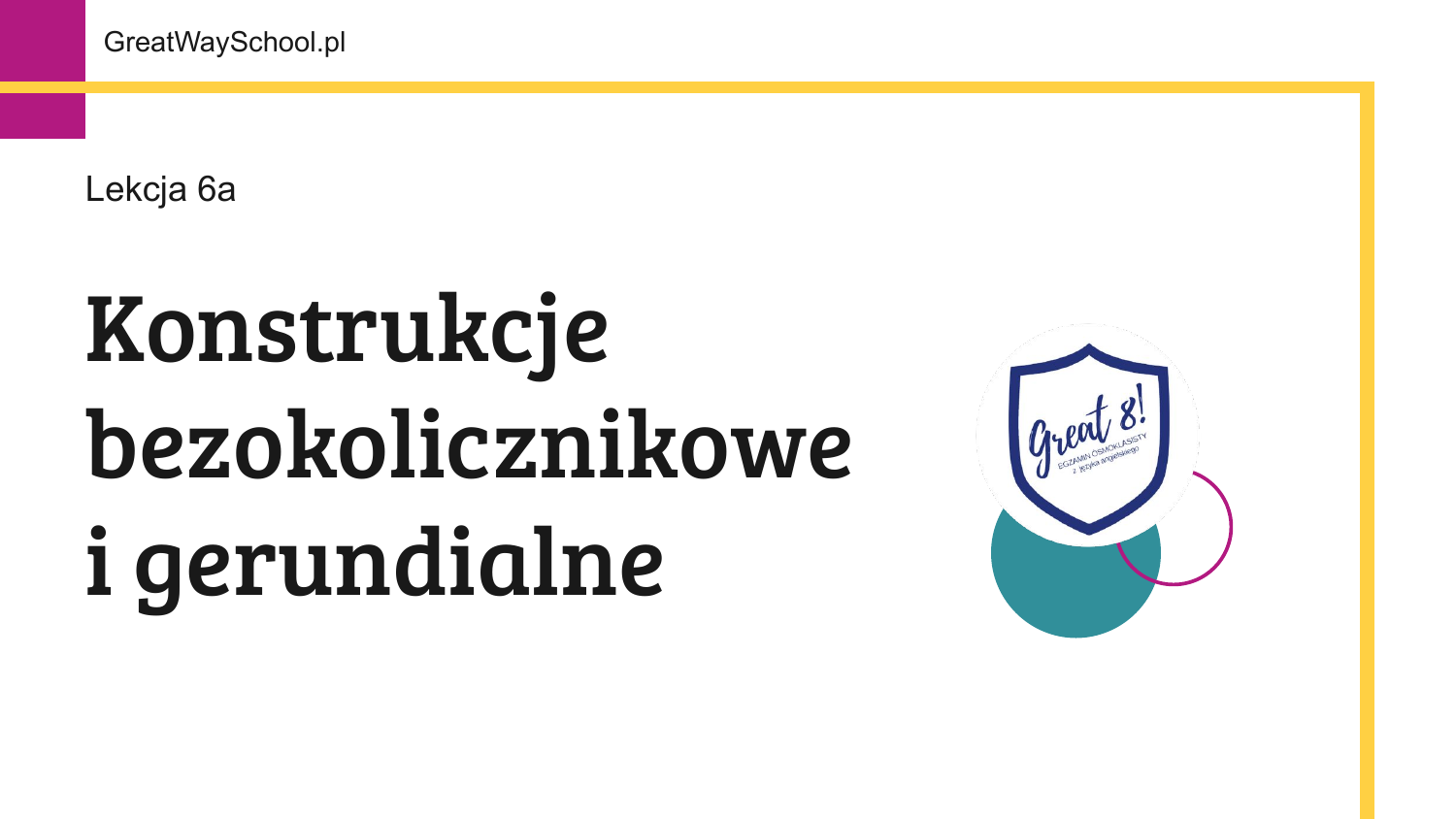### O czym będziemy dziś mówić?

- **Gerund (doing)**
- **Full infinitive (to do)**
	- **Bare infinitive (do)**

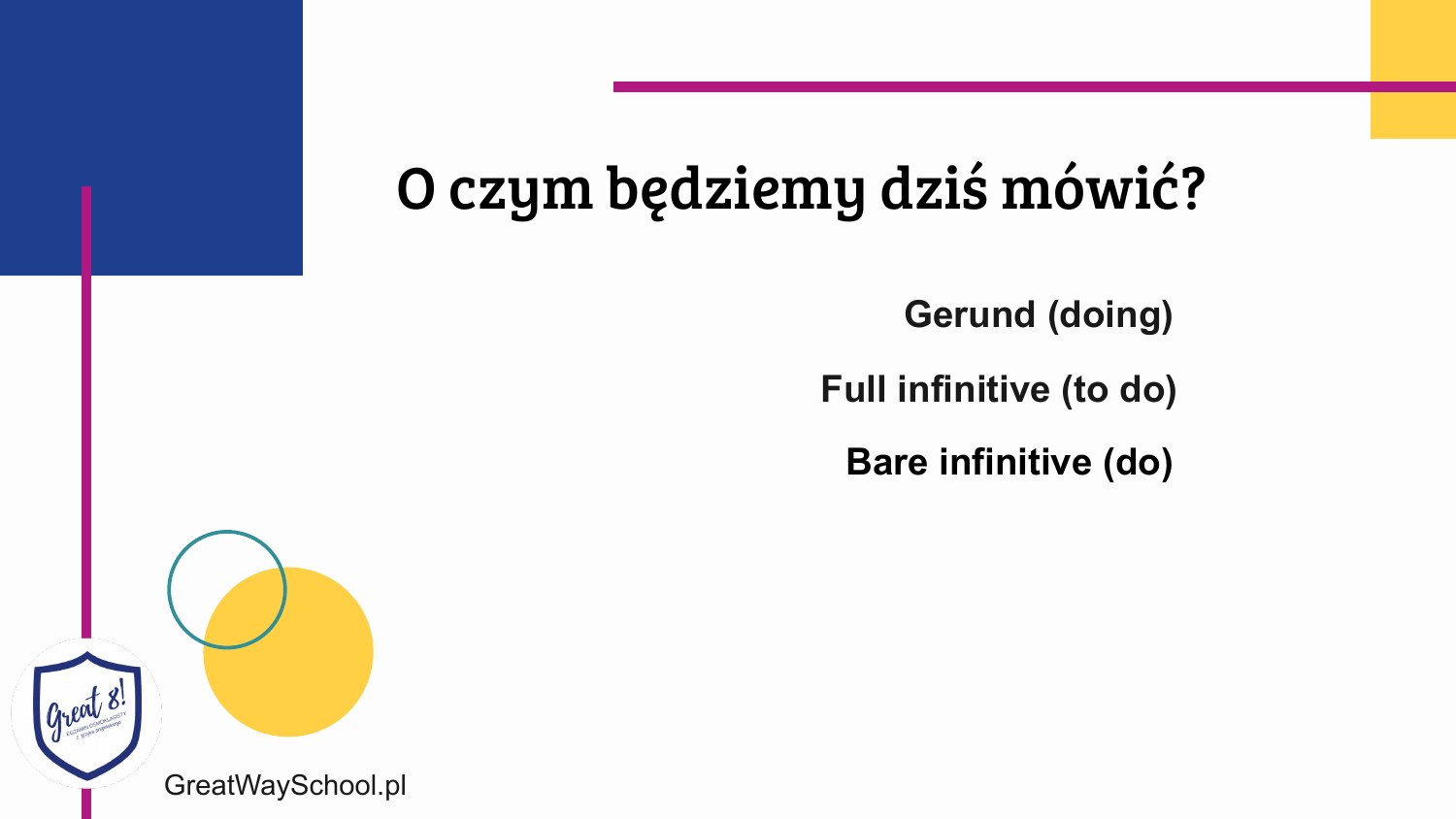# Gerund (doing)



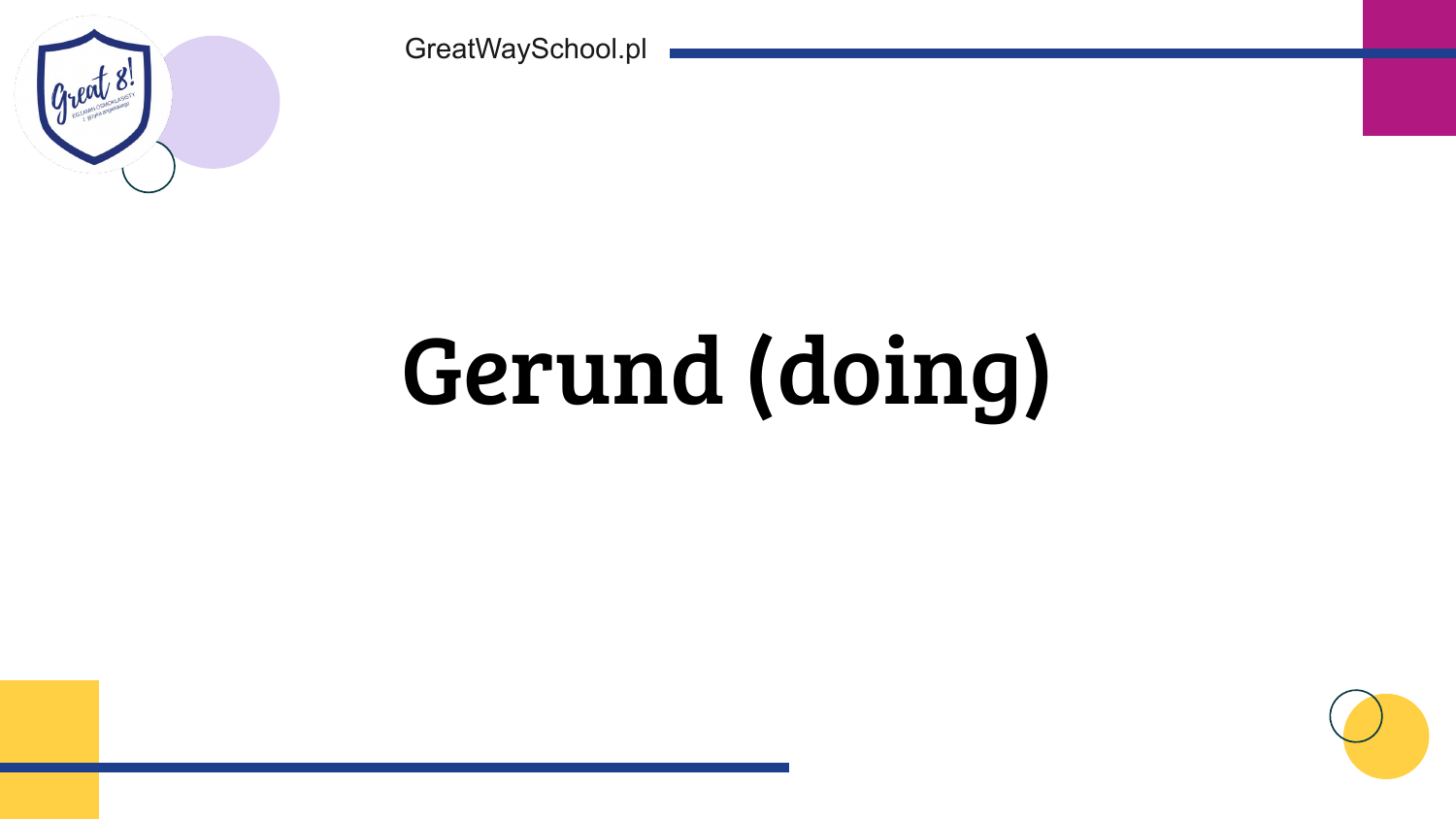#### **I hate** swimming.

**I can't stand** looking at this photo.

**I don't like** listening to rock music.

I don't mind keeping an eye on them.

#### WYRAŻANIE UPODOBAŃ

GreatWaySchool.pl

Cryent 8!

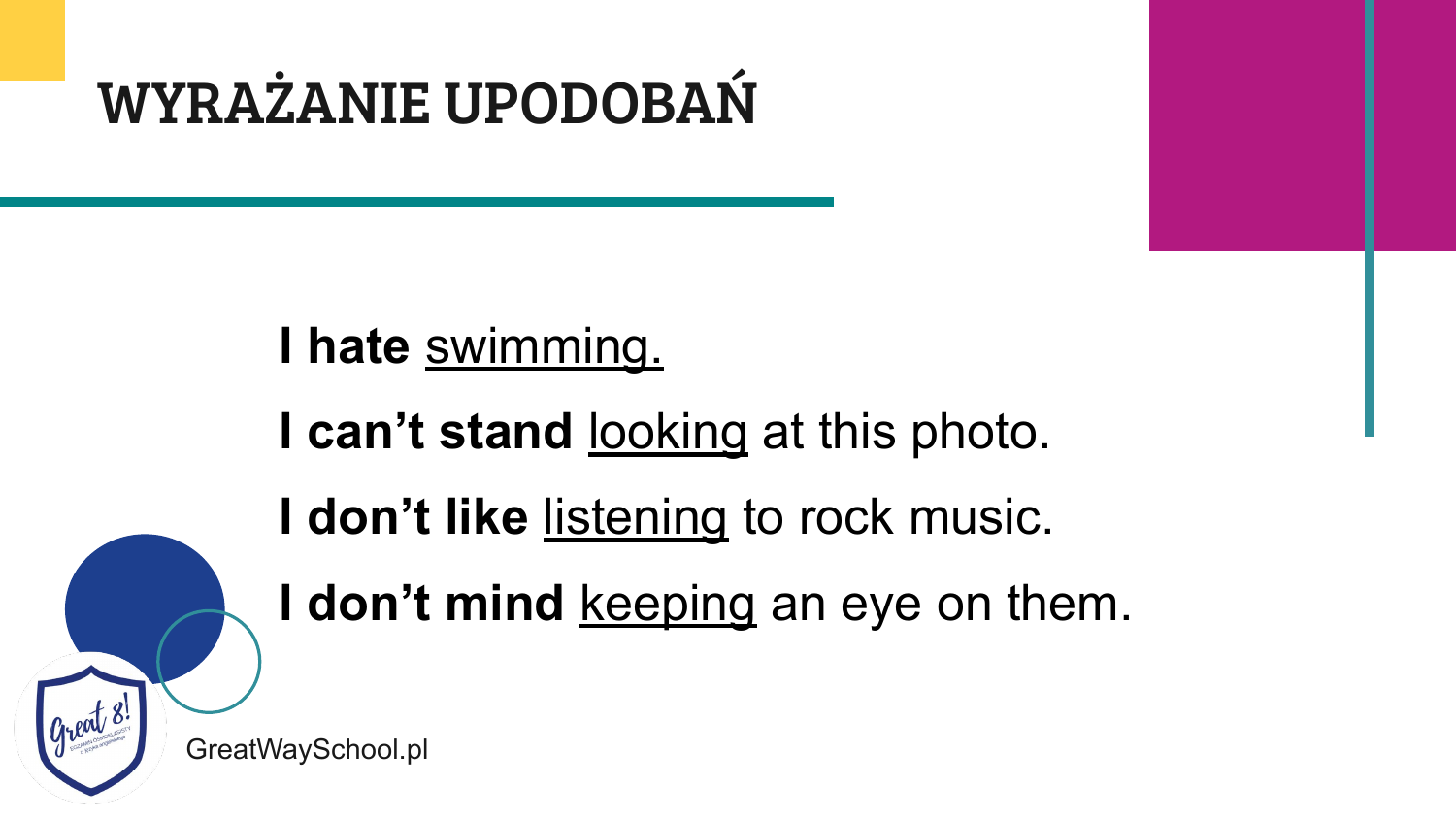**I like** having many options. I am fond of gardening. **I really like** riding a horse. **I love** being a part of this family.

#### WYRAŻANIE UPODOBAŃ

GreatWaySchool.pl

Great 8!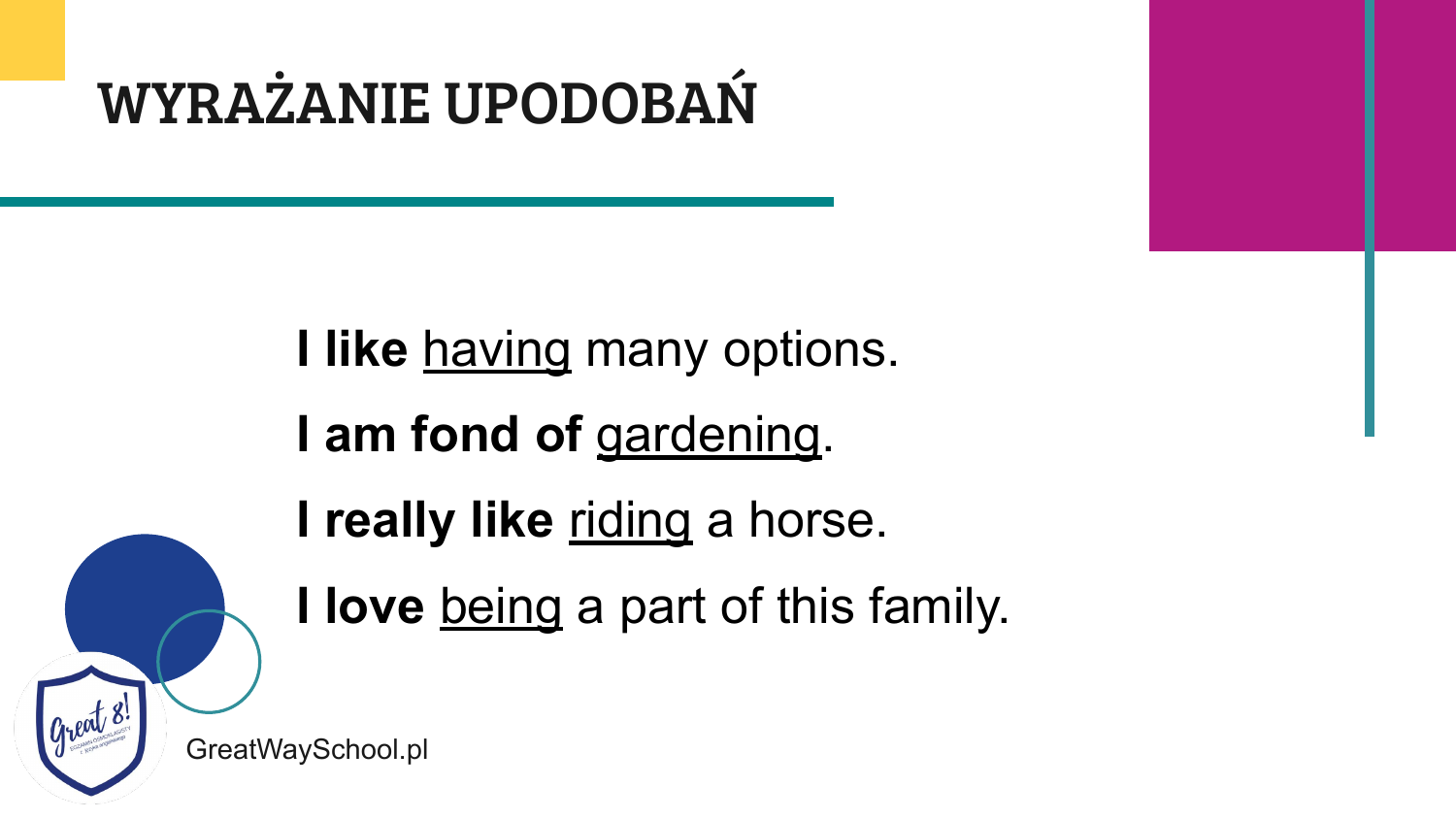#### **Po przyimkach**

I am **interested in** painting. I am **good at** swimming. She is **bad at** drawing.

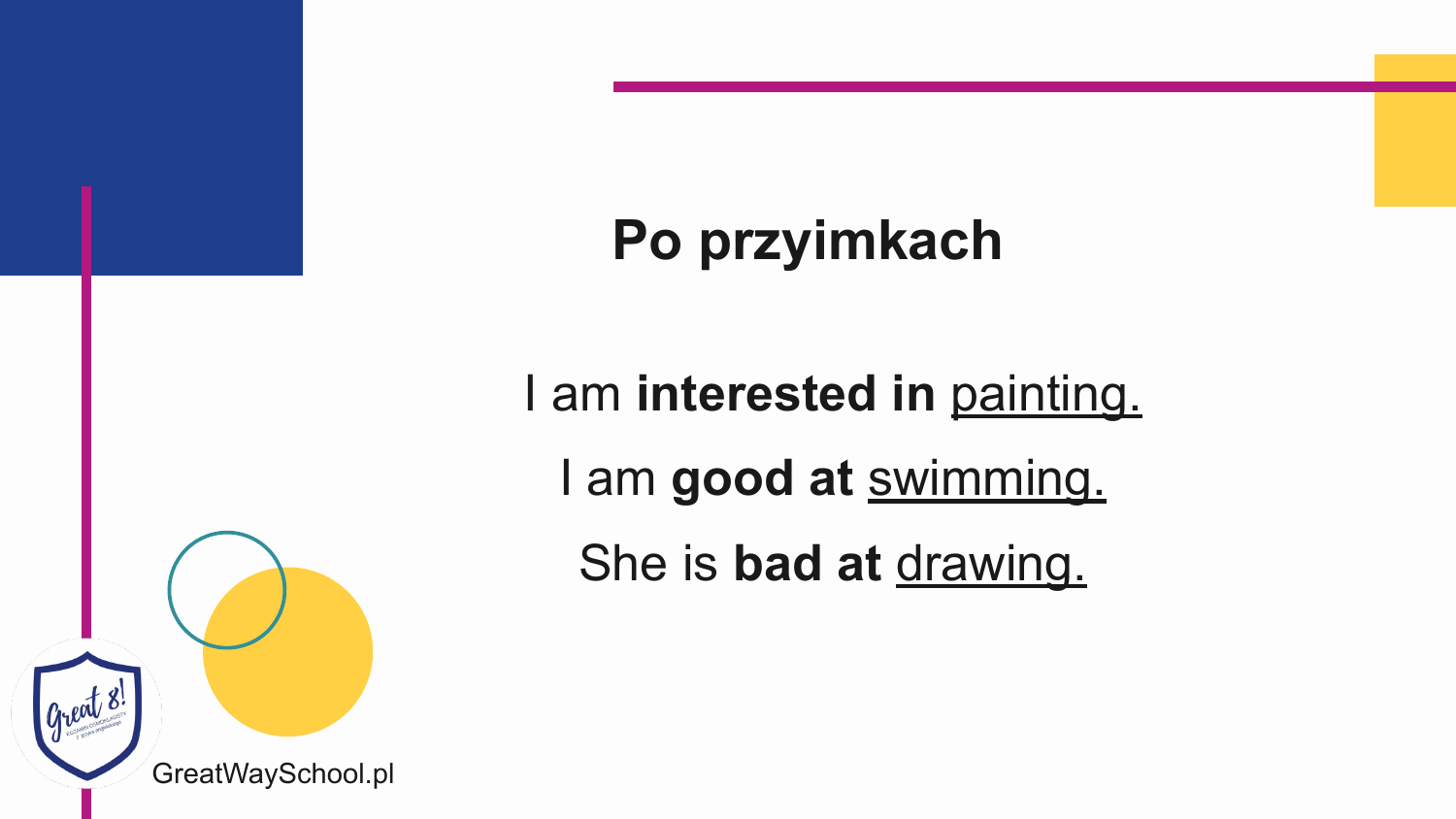### **Po przyimkach**

# He is **bored with** going to the gym.

# You are **worried about** having a tooth out. I **look forward to** meeting her again.

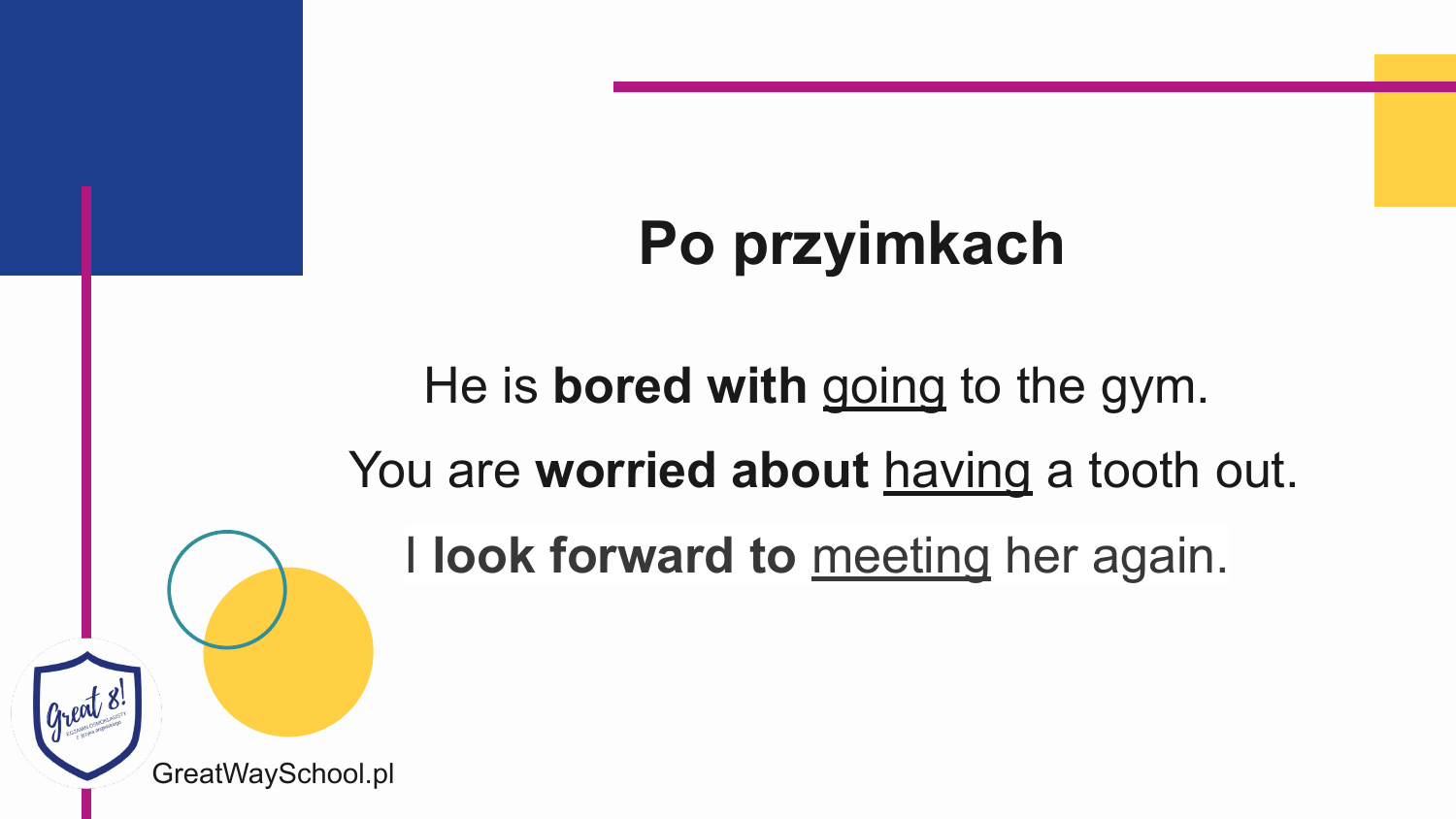### **Learning** is a primary function of the brain.







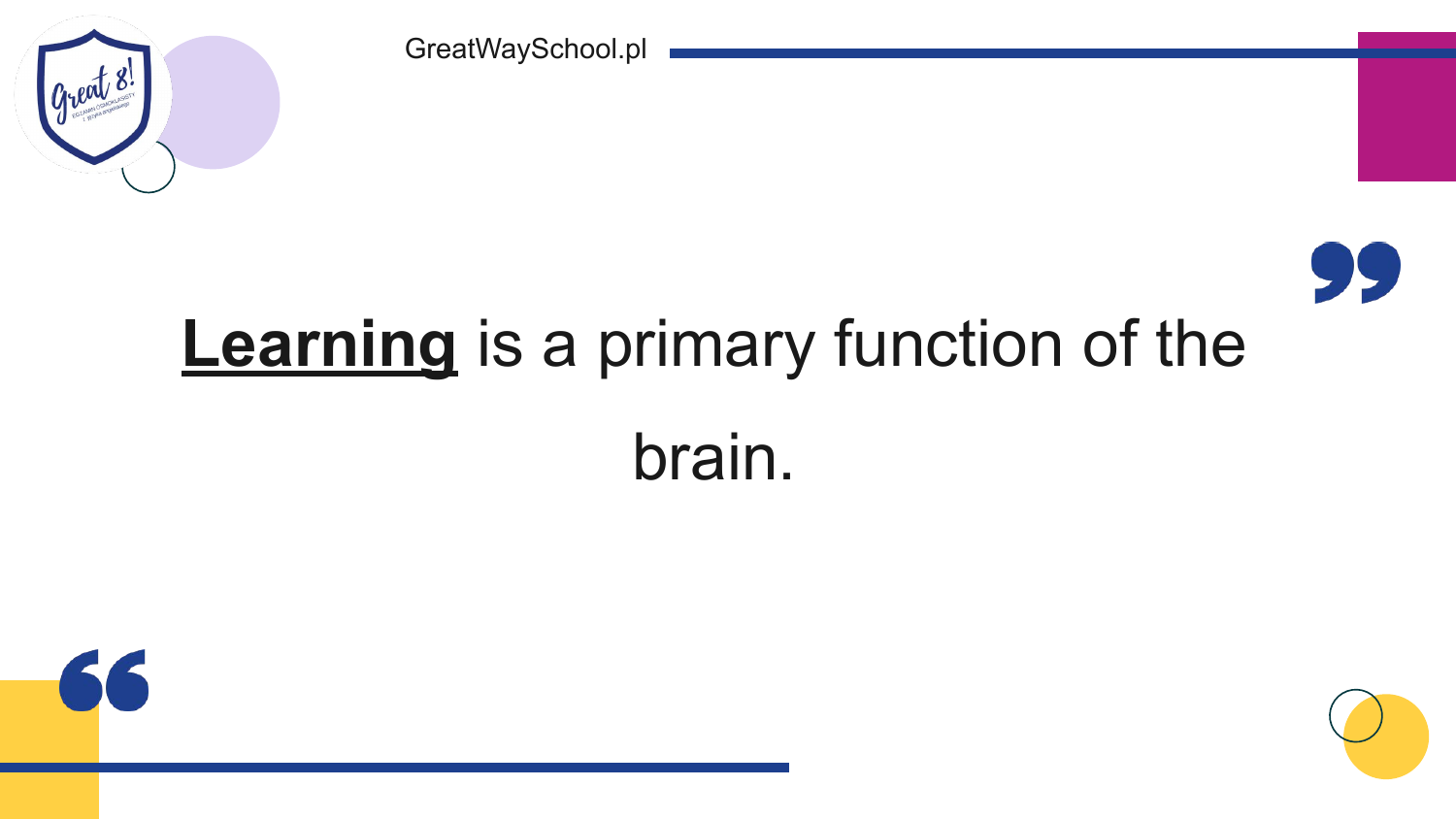### He **suggested** stealing the diamond.







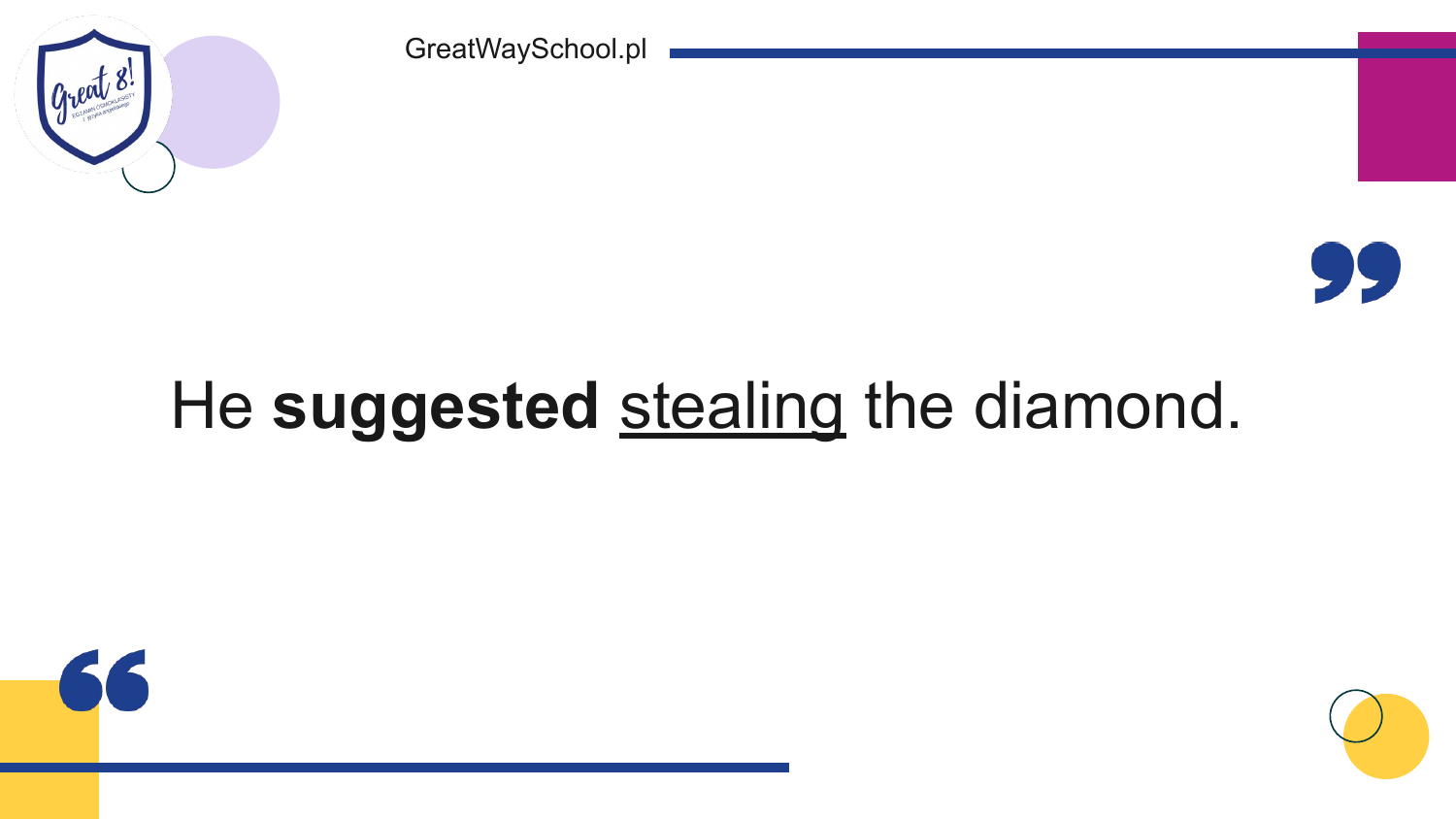# **Full infinitive (to do)**



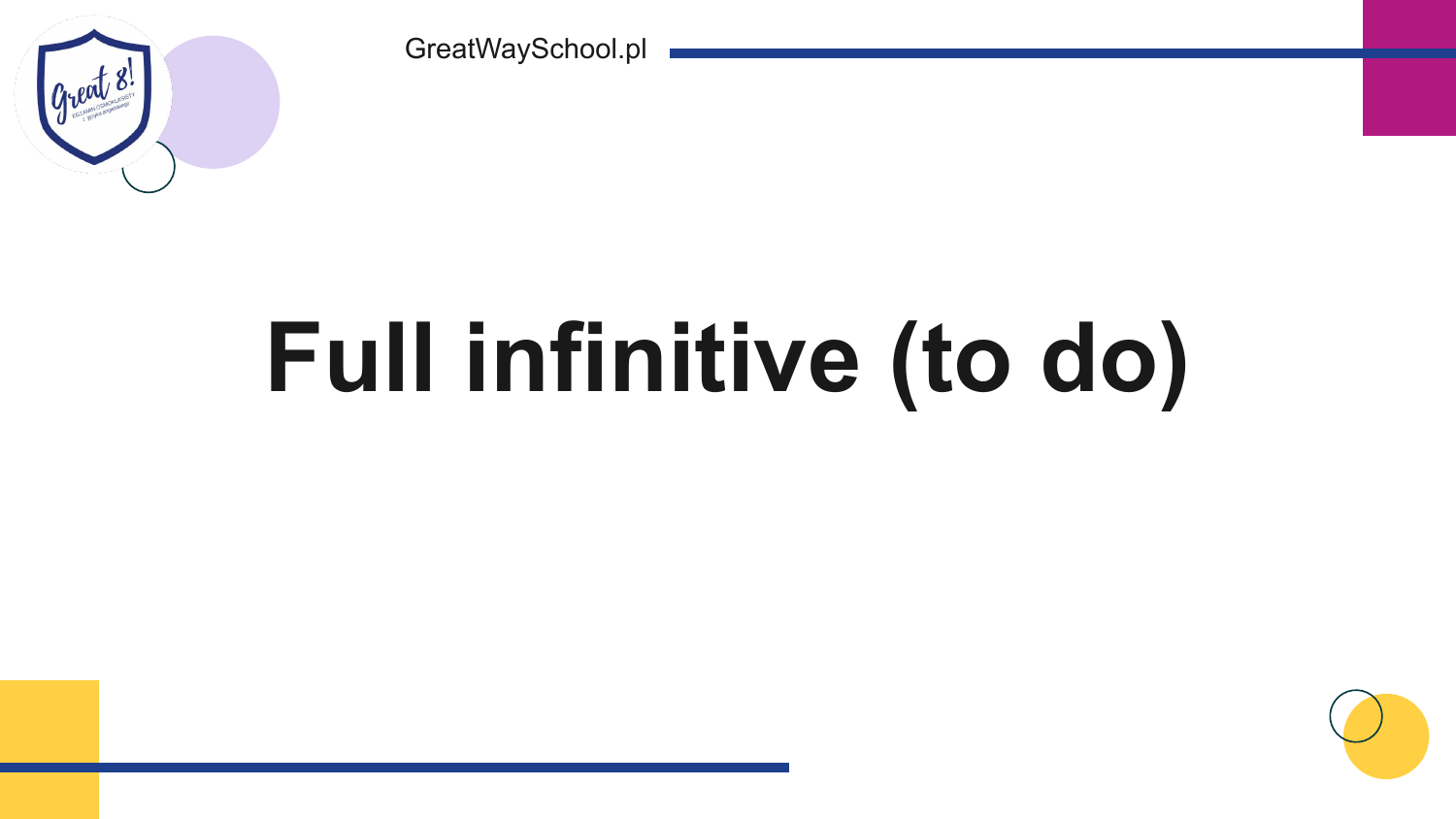I just **called** to say 'I love you'. He **took part in the game** to help raise money for charity.

*Zadzwoniłem, aby powiedzieć że Cię kocham. Wziął udział w tej grze, aby pomóc zebrać pieniądze.* 

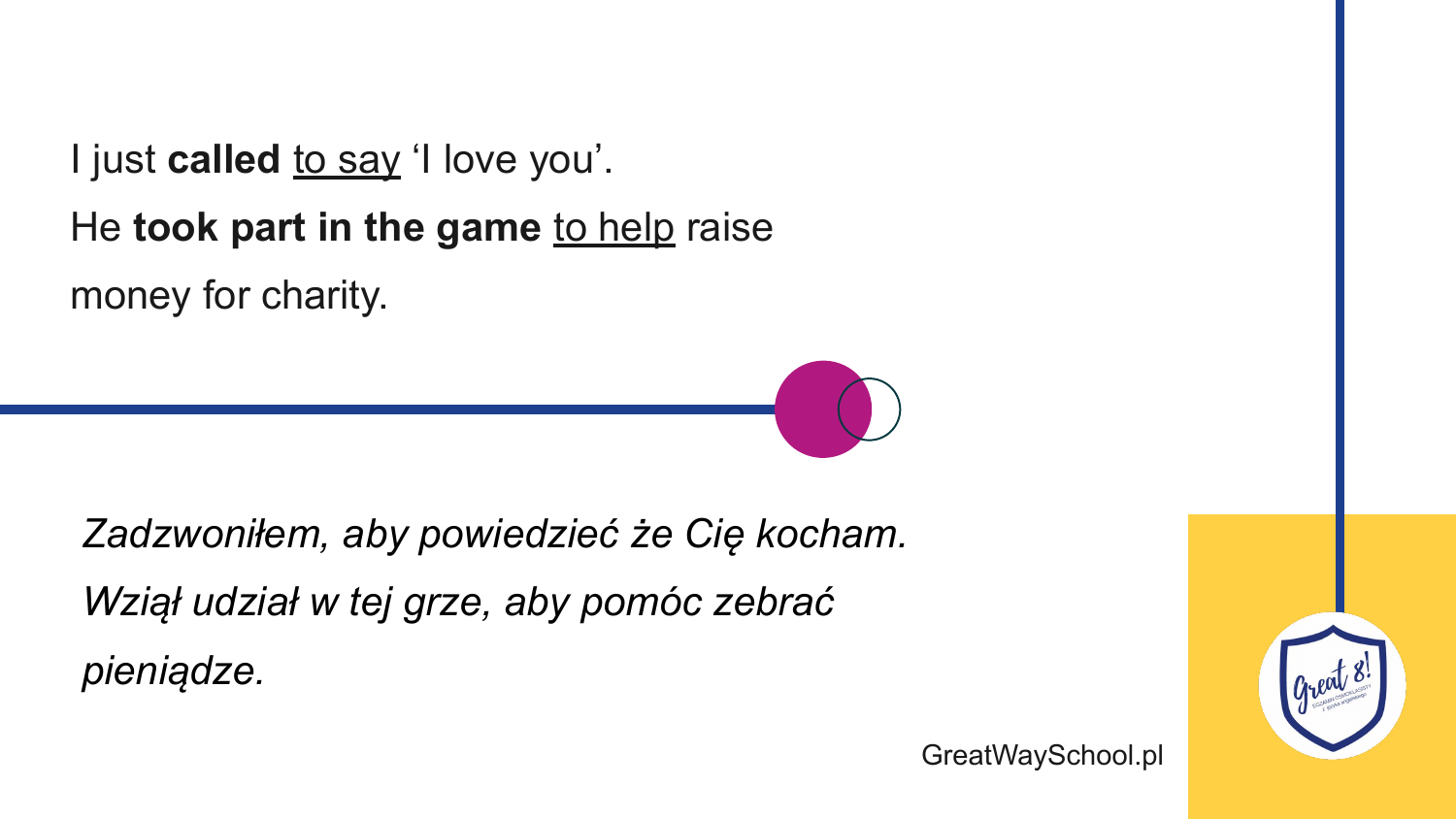It's **easy** to remember. It's **nice** to watch. It's **great** to be here.



*To łatwe do zapamiętania. Miło się to ogląda. To świetnie być tutaj!*

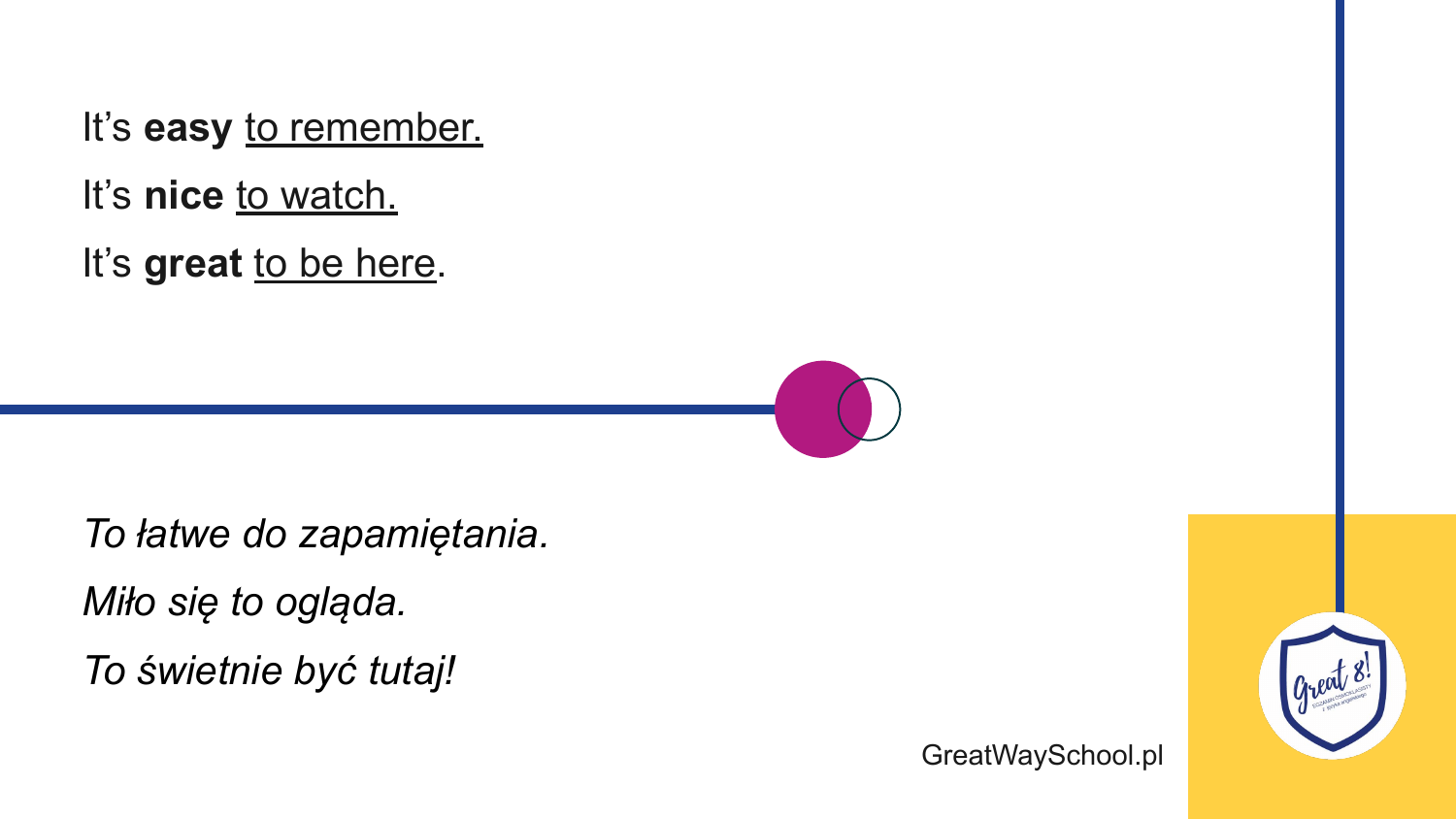#### She **told me** to leave her alone. My dad **allows me** to stay up late. Ola **asked me** to help her.



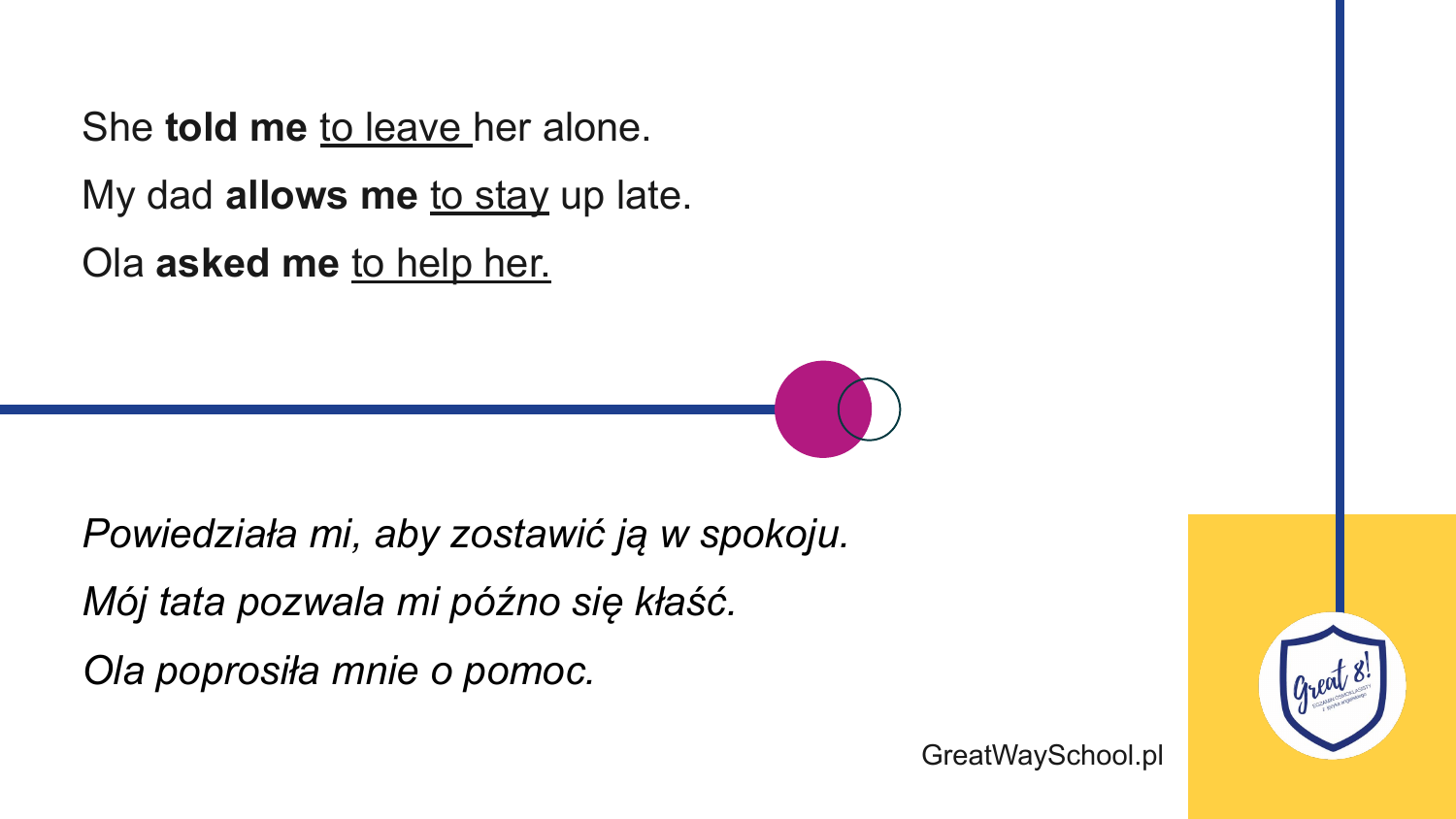#### Po słowach:



#### **decide**

He **decided** to leave this country.



**want**

I want to pass the exam.





#### **can't afford**

They can't afford to buy a plane.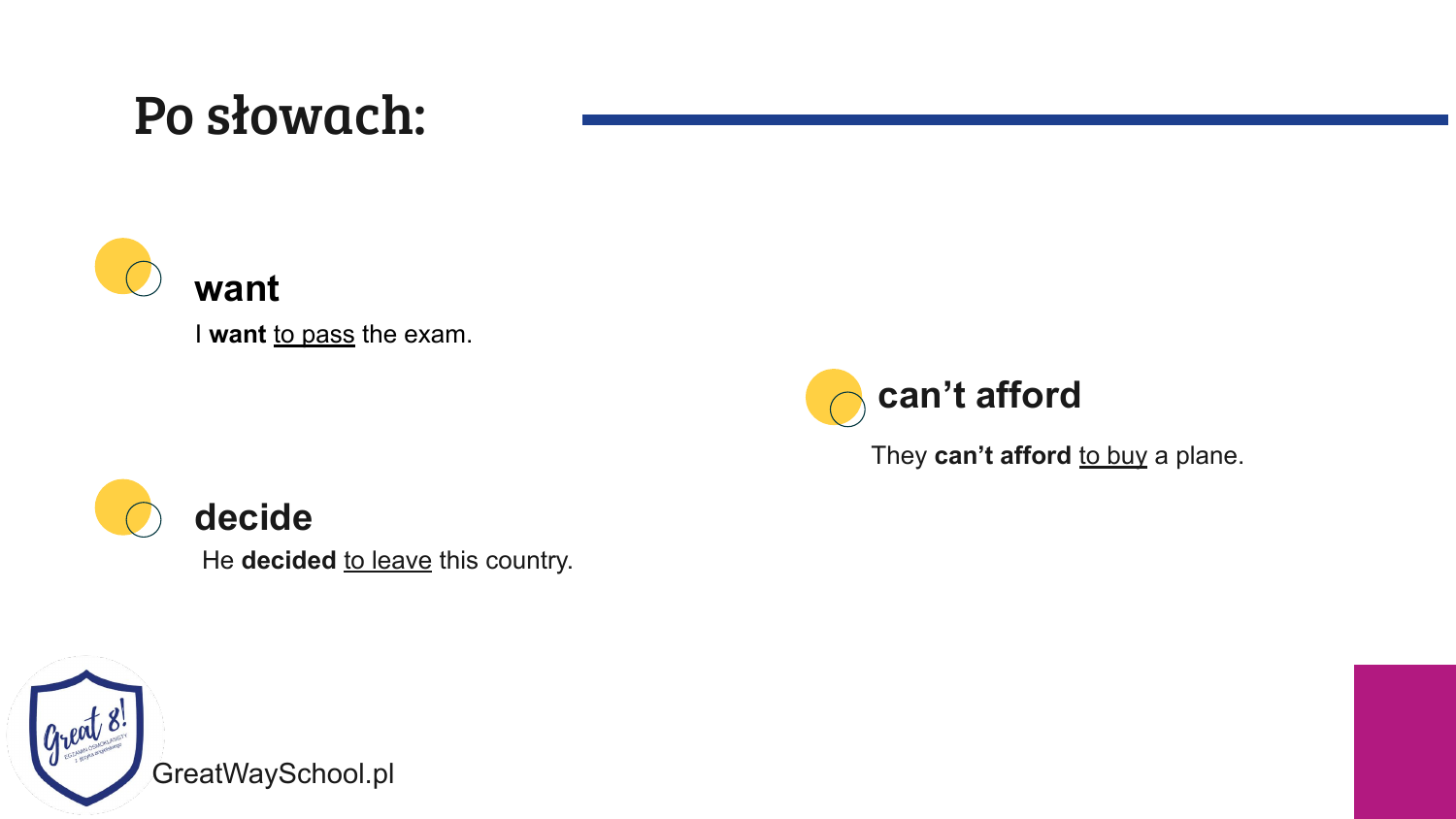### Bare infinitive (do)



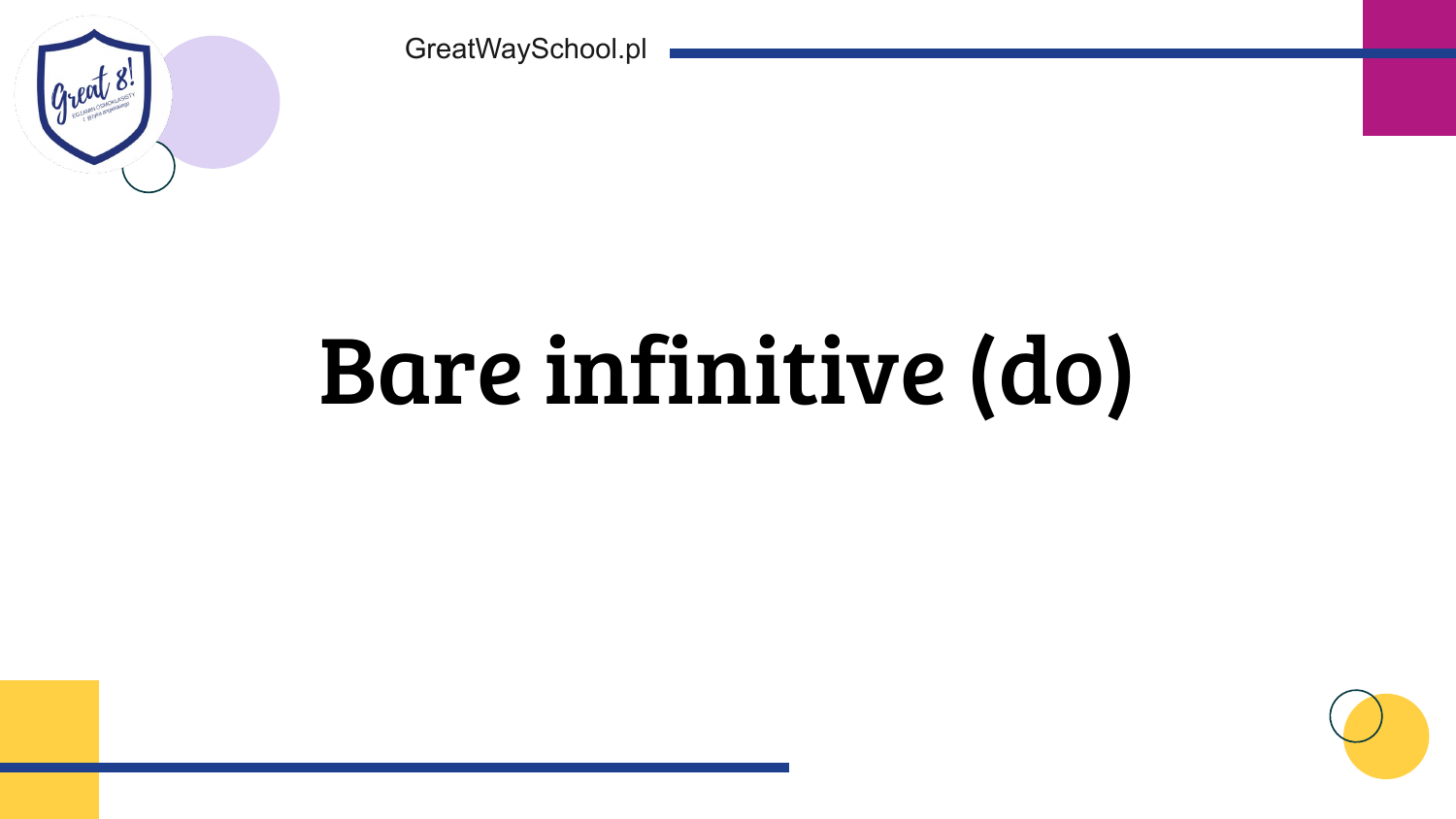## Po czasownikach modalnych

I **have to** leave.

#### You should stop talking.



#### They **must** go now.



#### He **can** swim.

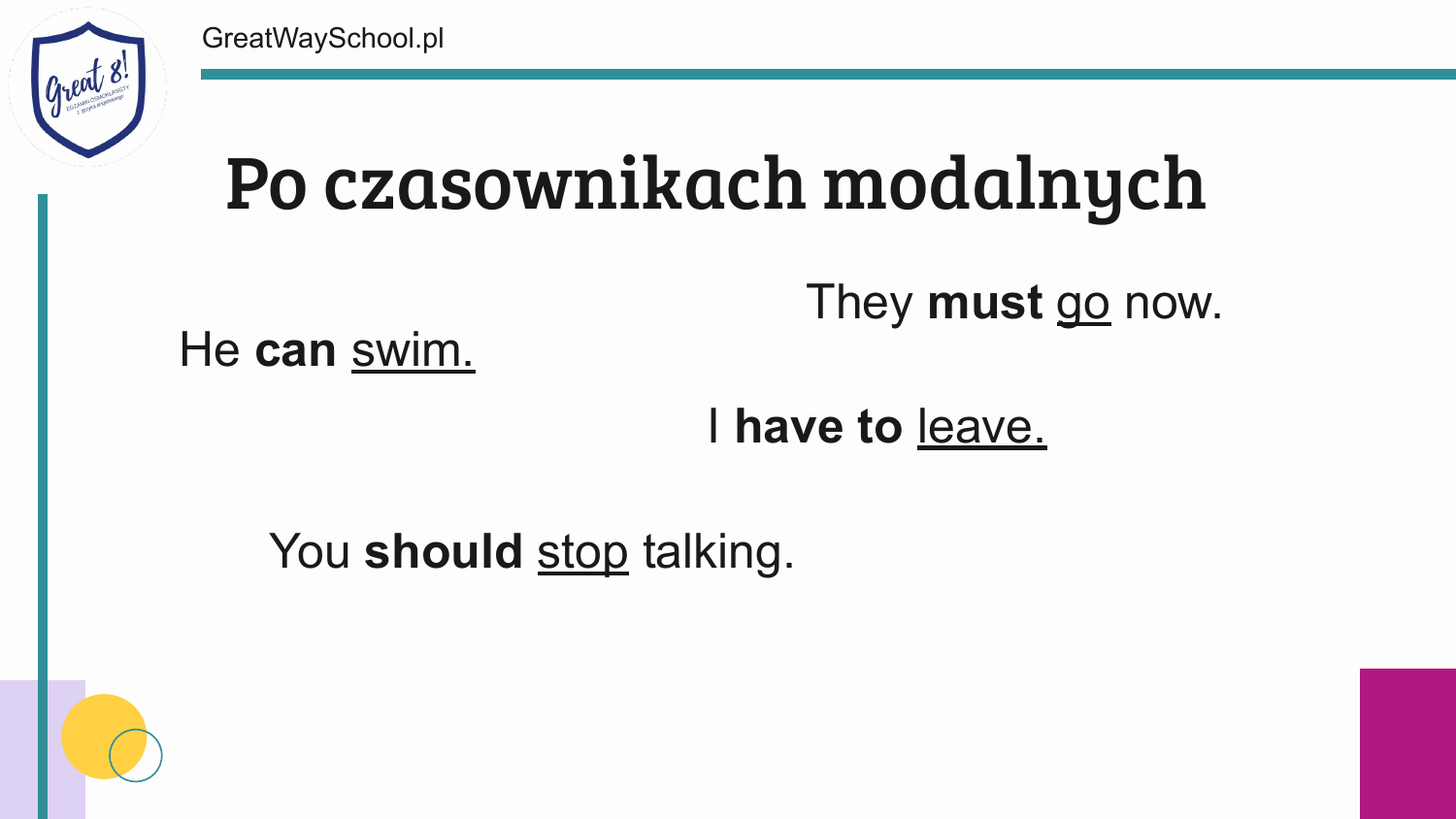#### IT **MAKES** ME CRY. YOU MAKE ME ANGRY.



### **MAKE**



GreatWaySchool.pl

#### **LET LET** ME GO! LET ME HELP YOU!